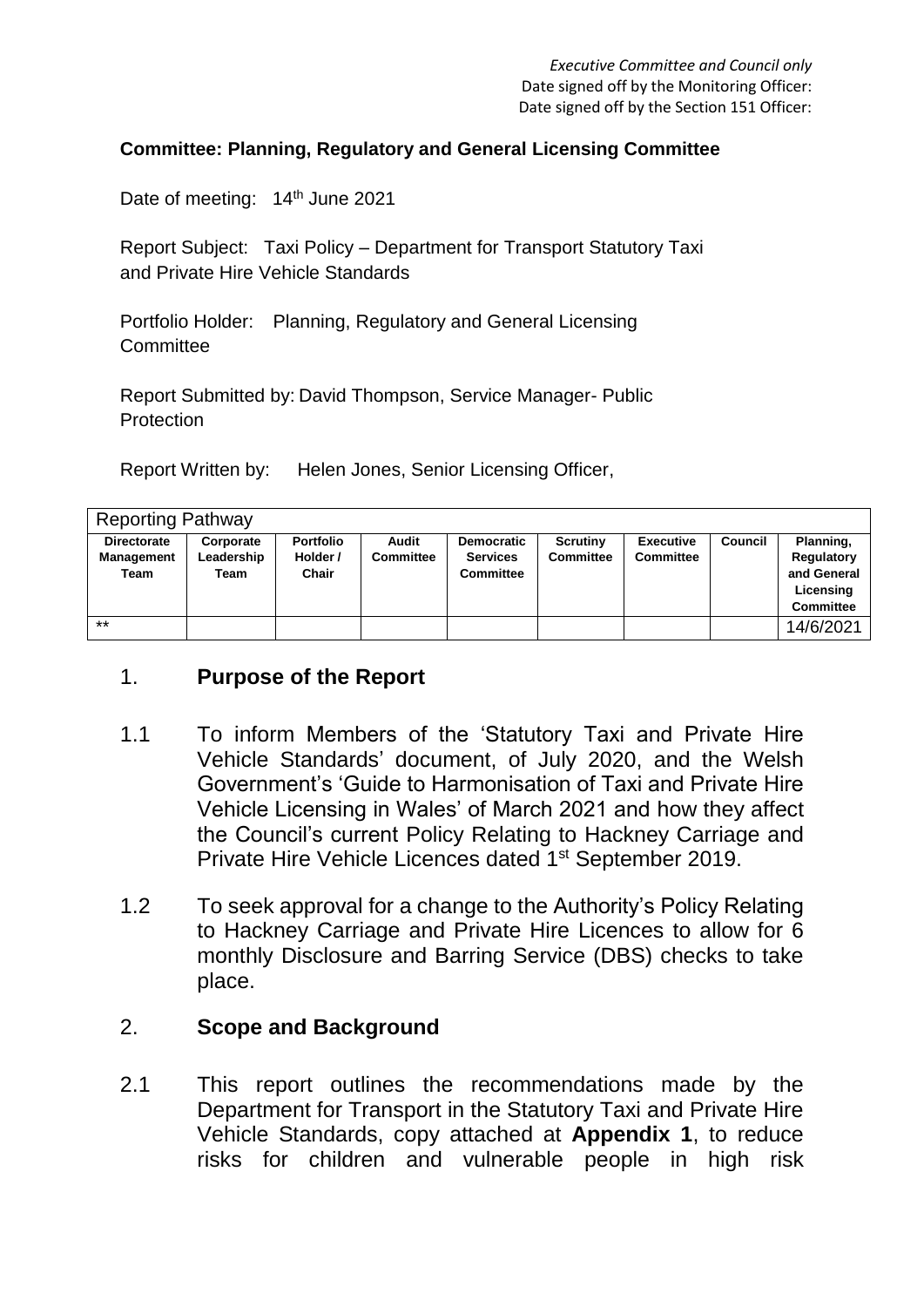environments and taxi and private hire vehicles have been identified as such risk. In terms of risks to passengers, this can be seen in abuse and exploitation of these particular members of society and in some cases, perpetrated by this trade and the number of sexual crimes reported which involve taxi and private hire vehicle drivers.

- 2.2 Links between the taxi trade and child sexual exploitation and abuse have been established in many areas and investigations are ongoing. Data from reported cases in Manchester and Merseyside show that if similar patterns were applied across England, 623 sexual assaults carried out by taxi and private hire drivers would be reported per year.
- 2.3 The Policing and Crime Act 2017 enables the Secretary of State for Transport to issue statutory guidance on exercising licensing functions to protect children and vulnerable people.
- 2.4 Whilst the focus of the Statutory Taxi and Private Hire Standards is on children and vulnerable people, all passengers will benefit from the recommendations. There is consensus that common, core minimum standards are required to better regulate the taxi sector and the results of the document are a result of discussions and national consultation with the taxi trade, regulators and safety campaign groups. Therefore, the Department for Transport expects all local authorities to comply with the standards unless they have compelling reasons not to.
- 2.5 The Welsh Government's "Taxis and Private Hire Vehicles Licensing Guidance", attached at **Appendix 2,** is non-statutory and aims to encourage a more consistent approach to taxi and PHV licensing across Wales with the main focus on promoting safety of the travelling public. Proposed recommendations include standardised licence conditions and collaboration on cross-border enforcement. The Written Statement issued by the Minister for Economy, Transport and North Wales is attached at **Appendix 3**.
- 2.6 The Guidance has been produced to address some of the problems highlighted in the consultation carried out by the Welsh Government in 2018 'Improving Public Transport' White Paper. The WG acknowledges that some issues will require new legislation and the guide is an important first step to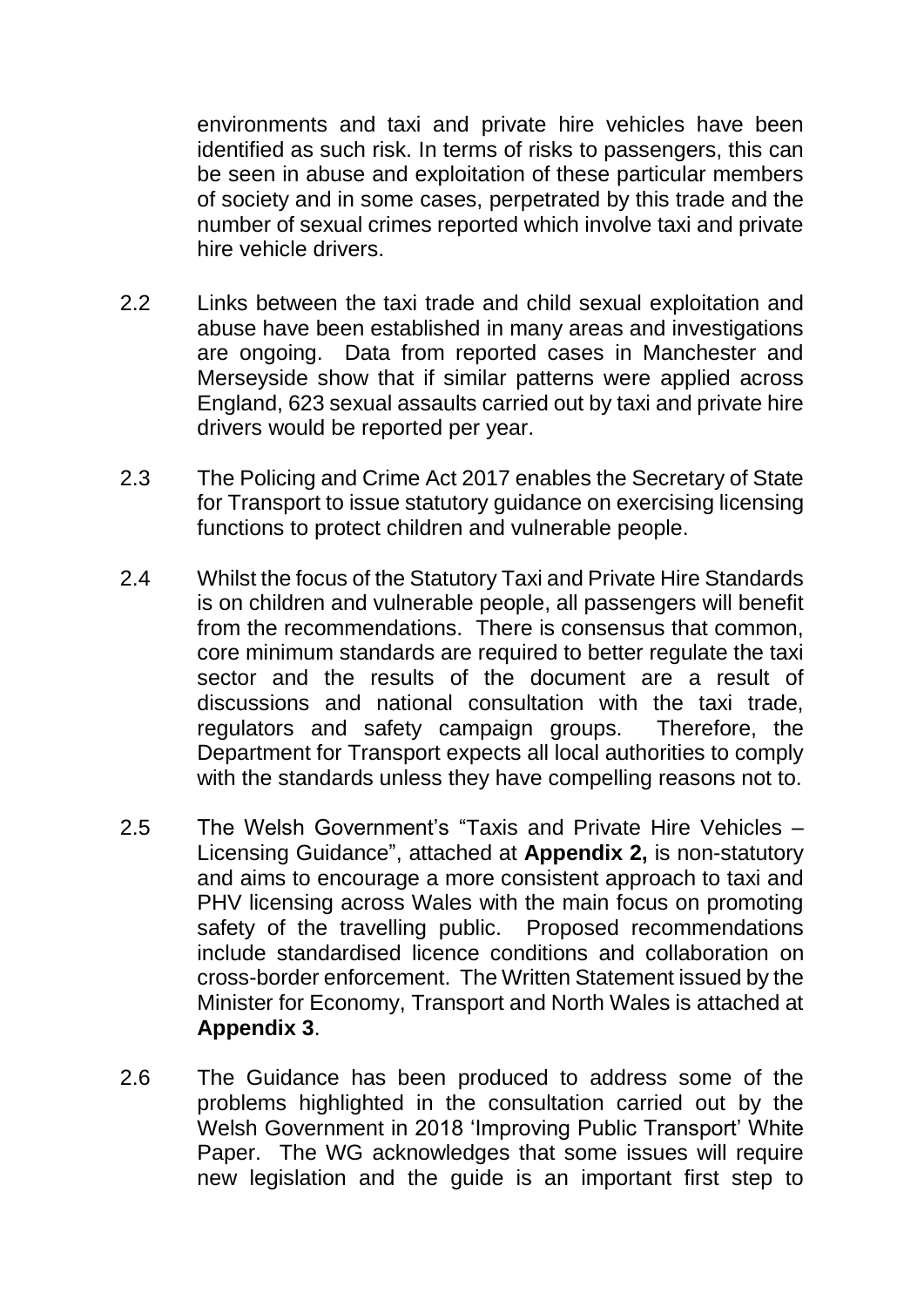achieving a consistent approach to licensing standards across Wales.

- 2.7 Policing and crime is not devolved and the standards will continue to have effect in Wales although responsibility for taxi and private hire vehicle policy was devolved to the Welsh Government in 2018. Should WG introduce legislation to regulate on these issues, the Department for Transport standards would cease to apply.
- 2.8 Due to the overlap between the Standards and the WG Guidance, and as taxi regulation is devolved, the Secretary of State for Transport has confirmed he is content for Welsh Government to monitor compliance with the Department for Transport (DfT) Standards as part of the wider work with policy alignment recommendations.
- 2.9 In most instances, the Council is already practicing the methods identified by the Department for Transport, which have been strengthened by the WG Guide. The main recommendation is the need for more regular criminality checks and it is this element that Members are being asked to consider in this report in order to commence the rolling programme of implementation as soon as possible for safeguarding reasons. This approach is generally consistent with that of other Licensing Authorities in Gwent.
- 2.10 The Council currently expects licensed drivers to obtain an Enhanced Disclosure and Barring Services report (DBS) every three years at the licence holders expense at a cost of £50. The Standards suggest that these checks should be carried out every six months and that the licence holder signs up to the DBS Update Service. This is a 'rolling system' which allows the Council to check records without the need for the licence holder to make a new application. The cost to the licence holder for this system is £13 per year direct to the DBS. This eventually would result in a small saving to the licence holder but the benefit to the Council is that records can be checked instantly. This approach is also generally consistent with the intentions of other Licensing Authorities in Wales.
- 2.11 Although Blaenau Gwent licensed taxi drivers currently obtain an enhanced DBS every three years, not all DBS checks are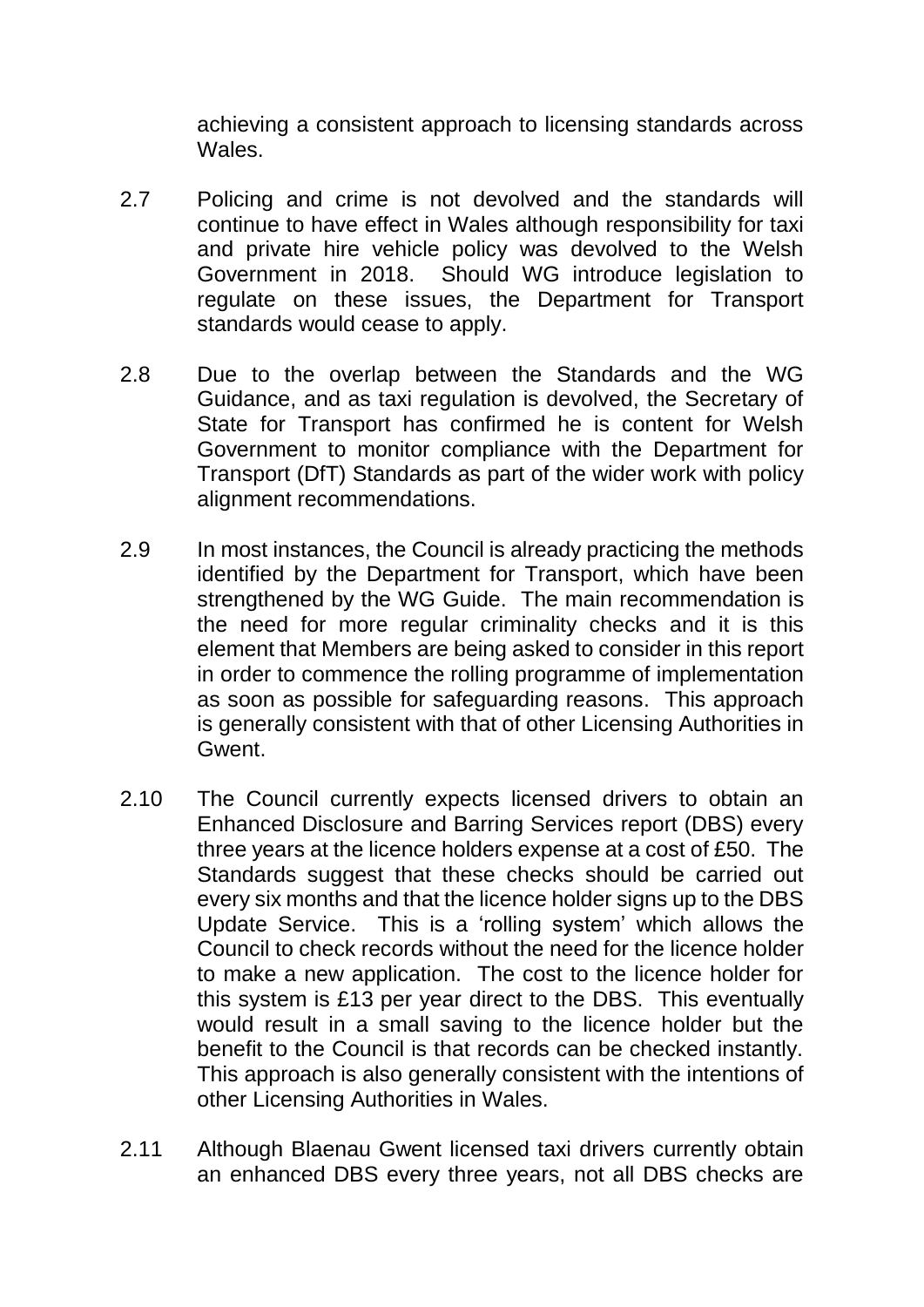due at the same time. To allow drivers to sign up to the update service and the Council to check DBS records every six months, it is anticipated that a 'catch up' system will be in place over the next three years to so that drivers would sign up to the Update service when their next DBS becomes due.

- 2.12 Additionally, the Standards also recommend that **vehicle proprietors and private hire vehicle operators** are checked on an annual basis to "Basic" standard. In most cases, these licence holders also hold a driver's licence so there is no expectation for them to sign up more than once. However, as only a basic report is required for these licences, the Council should only consider the information which would be supplied in a basic report when determining the suitability of a vehicle proprietor or operator. DBS certificates can only be used for the reason for which they are requested and for which the applicant/licence holder has given permission. The Authority would therefore need to ensure that 6 monthly Enhanced DBS checks are not used inappropriately for the purpose of licensing vehicle proprietors and private hire vehicle operators.
- 2.13 Consultation has been undertaken with the Blaenau Gwent Taxi Association on all of the proposed changes. This took place at a meeting online on 28th April 2021 and the Taxi Association were represented by their Chairperson. This was a positive discussion on the proposed changes which did not give rise to significant concerns from the trade. It is not considered necessary on this occasion to undertake full consultation with the wider trade and public with regard to the specific changes to the DBS procedure. If agreed, the DBS changes will take effect immediately and the wider ranging changes will be fully consulted in due course.

### 3. **Options for Recommendation**

#### 3.1 **Option 1 (preferred Option)**

Members are asked to approve the adoption of the DBS requirements of the Statutory Taxi and Private Hire Vehicle Standards, specifically with regard to :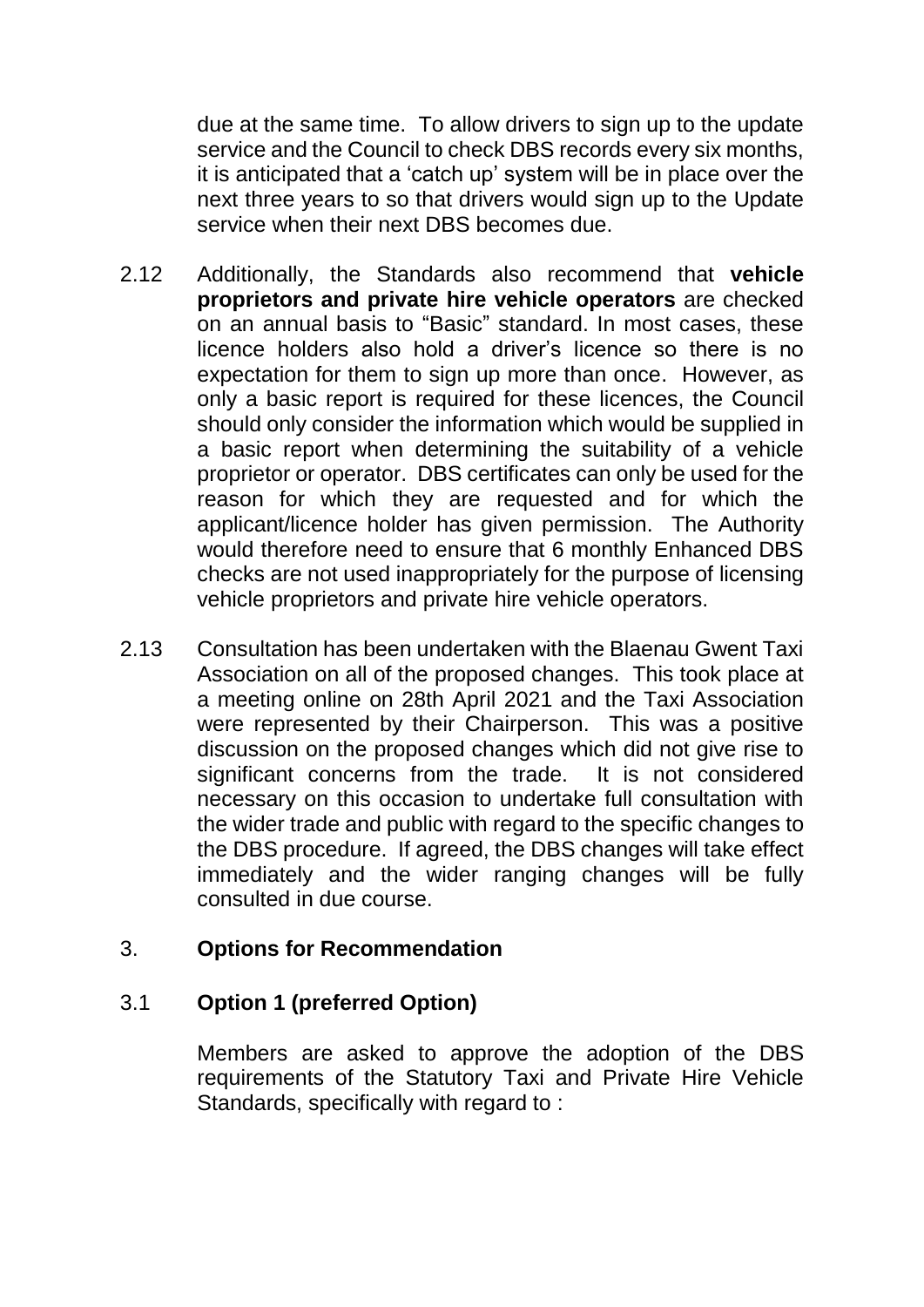- The implementation of 6 monthly checks, commencing with immediate effect, on a rolling programme as and when renewals are due and,
- That the Authority's Policy Relating to Hackney Carriage and Private Hire Licences be amended accordingly and that Members agree to a full consultation being carried out in respect of any remaining matters.

# 3.2 **Option 2**

Members reject the proposal to adopt 6 monthly DBS checks as outlined in 3.1.

### 4. **Evidence of how does this topic supports the achievement of the Corporate Plan/Statutory Responsibilities/Blaenau Gwent Well-being Plan**

4.1 This report relates to the statutory duties and responsibilities of the Authority. There are no direct links to this report .

### 5. **Implications Against Each Option**

- 5.1 This report reflects work carried out by the Licensing team within existing resources, and there are therefore no financial implications. All fees will be payable by the licence holder.
- 5.2 The main risk to the Authority is reputational should efficient and effective licensing enforcement not be delivered. It is therefore proposed that Option 1 is preferable in this regard.
- 5.3 This report relates to the statutory powers and responsibilities of the authority, and there is no significant legal impact identified. Option 1 offers the most effective proposal to protect public safety in the licensing regime.
- 5.4 There are no staffing/workforce implications associated with this proposal. Any additional staff time can be recovered in licence fees.

# 6. **Supporting Evidence**